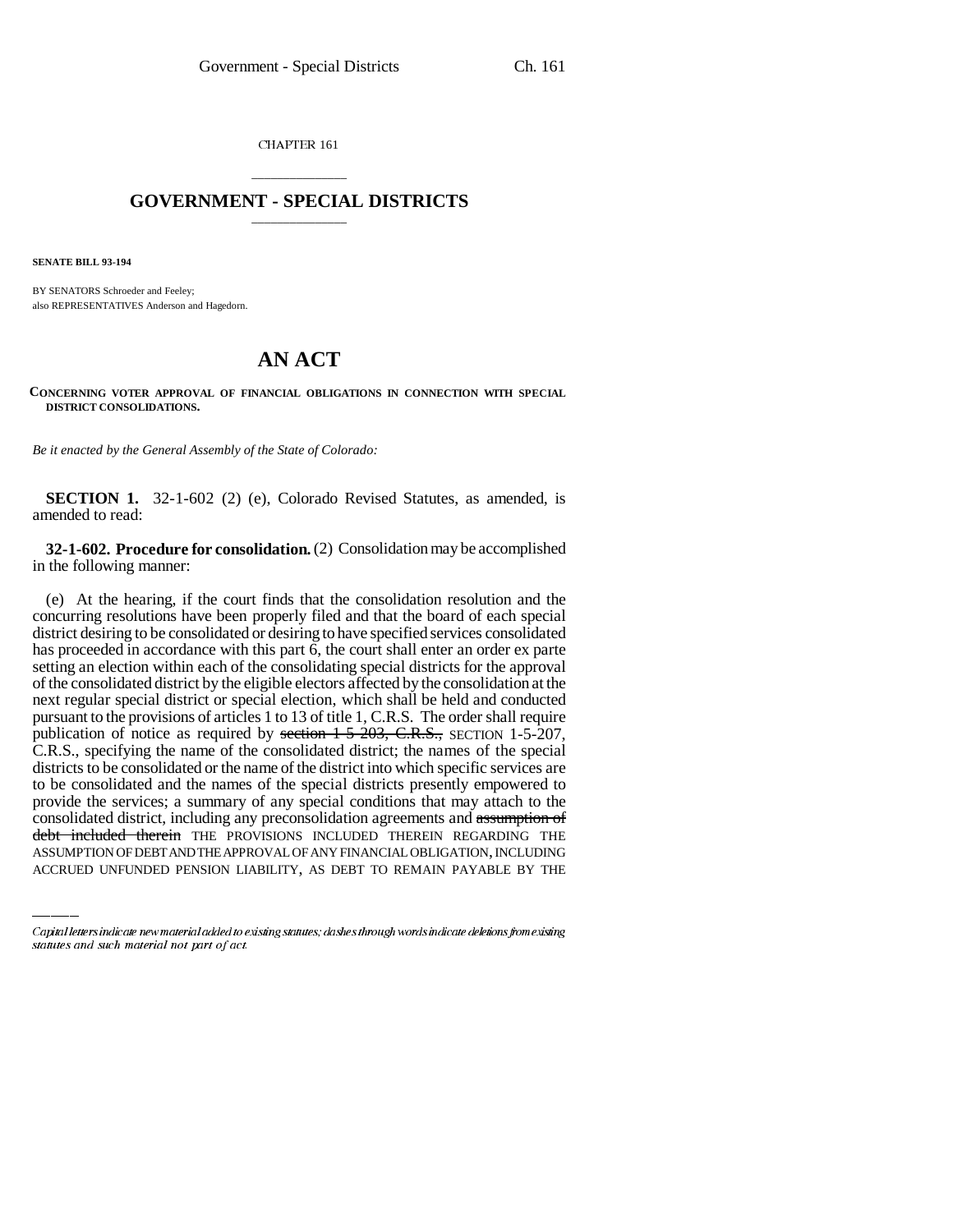TAXPAYERS OF THE CONSOLIDATING SPECIAL DISTRICT WHICH INCURRED THE OBLIGATION OR MAINTAINED THE PENSION PLAN TO WHICH THE ACCRUED UNFUNDED LIABILITY ATTACHES; if the consolidated district may be granted the powers of a metropolitan district, the effect of the change and the services a metropolitan district may provide, including any change in maximum mill levies set forth in section 32-1-1101 (1), or, if the mill levy is unlimited, the fact that there is no mill levy limit ESTABLISHED BY STATUTE; and the area to be included within the consolidated district, which shall be all of the area originally contained within the organization order for each individual special district, together with all areas contained in any inclusions, the consolidated area not to include any area excluded by any special district being so consolidated or by the court pursuant to paragraph (d) of this subsection (2). If two or more districts are to be consolidated and if the consolidated district is to assume metropolitan district powers, the court shall order that the eligible electors vote separately on the question of consolidation and the question of granting the consolidated district the powers of a metropolitan district. If the eligible electors approve consolidation but reject the granting of metropolitan district powers, the consolidated district shall have only those powers granted single-purpose districts providing the same services. If all or part of the outstanding bonded indebtedness of all of the consolidating special districts is to be assumed by the consolidated district, the court shall also order that the eligible electors vote separately on the question of consolidation and the question of assuming the indebtedness at the consolidation election. If the eligible electors approve consolidation but reject the assumption of indebtedness by the consolidated district, the outstanding bonded indebtedness shall remain the obligation of the special district which incurred the bonded indebtedness and shall be paid and discharged by the taxpayers having taxable property within the boundaries of the indebted special district. If a preconsolidation agreement provides that the consolidation shall be contingent upon assumption of debt by the consolidated district, then the consolidation shall not be approved unless the assumption of indebtedness is approved by the eligible electors. IF ANY FINANCIAL OBLIGATION OF ONE OR MORE OF THE CONSOLIDATING DISTRICTS IS TO BE SUBMITTED TO THE ELECTORS FOR APPROVAL AS DEBT, THE COURT SHALL ALSO ORDER THAT THE ELECTORS VOTE SEPARATELY ON THE QUESTION OF CONSOLIDATION AND THE QUESTION OF APPROVAL OF EACH FINANCIAL OBLIGATION AS DEBT, WHICH ISSUE SHALL BE PRESENTED TO THE ELECTORS IN ACCORDANCE WITH THE PROVISIONS OF SECTION 32-1-606.5. IF THE ELECTORS APPROVE CONSOLIDATION BUT DO NOT APPROVE THE TREATMENT OF ONE OR MORE FINANCIAL OBLIGATIONS AS DEBT, THE FINANCIAL OBLIGATIONS NOT SO APPROVED SHALL BE ASSUMED BY THE CONSOLIDATED DISTRICT IN THE SAME MANNER AS OTHER OBLIGATIONS OF CONSOLIDATING DISTRICTS ARE ASSUMED, UNLESS A PRECONSOLIDATION AGREEMENT PROVIDING THAT THE CONSOLIDATION SHALL BE CONTINGENT UPON THE APPROVAL REGARDING TREATMENT OF THE FINANCIAL OBLIGATION AS DEBT, IN WHICH CASE THE CONSOLIDATION SHALL NOT BE APPROVED. The area of the consolidated district after the election shall be the total area of the special districts consolidated existing as of the date of the court order. No appeal shall lie from any orders of the court.

**SECTION 2.** Part 6 of article 1 of title 32, Colorado Revised Statutes, as amended, is amended BY THE ADDITION OF A NEW SECTION to read:

**32-1-606.5. Elector approval of financial obligations of consolidating districts.** (1) WHENEVER THE BOARD OF A CONSOLIDATING SPECIAL DISTRICT DETERMINES, BY RESOLUTION, THAT THE INTEREST OF THE SPECIAL DISTRICT, THE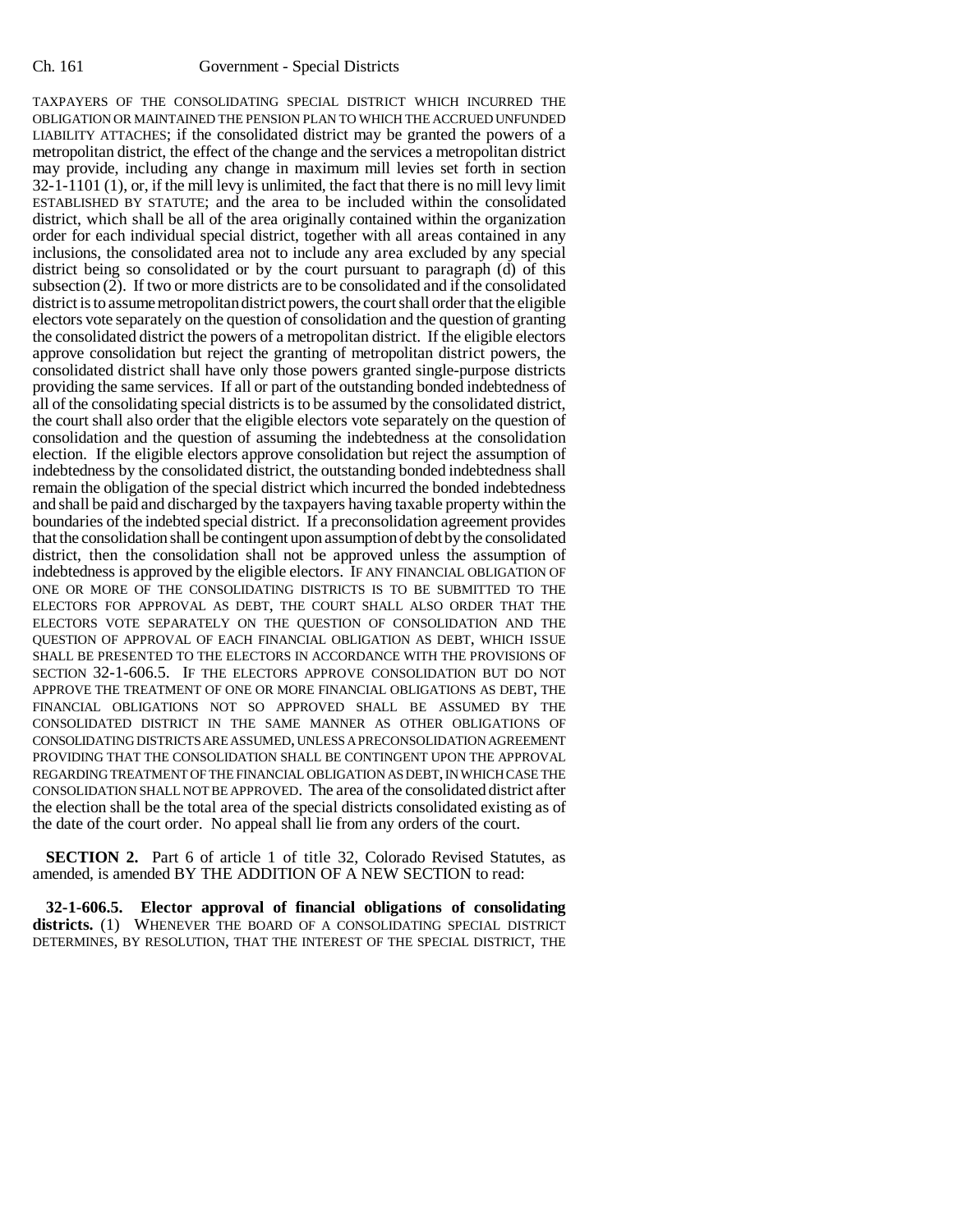RESULTING CONSOLIDATED DISTRICT, AND THE PUBLIC INTEREST REQUIRE THAT THE OBLIGATION TO PAY AND DISCHARGE ANY FINANCIAL OBLIGATION, INCLUDING ACCRUED UNFUNDED PENSION LIABILITY, REMAIN THE OBLIGATION OF THE TAXPAYERS OF SAID CONSOLIDATING SPECIAL DISTRICT, THE BOARD SHALL REQUEST THAT THE COURT ORDER THE SUBMISSION OF THE PROPOSITION OF TREATING THE FINANCIAL OBLIGATION AS GENERAL OBLIGATION INDEBTEDNESS TO THE ELECTORS OF SAID CONSOLIDATING DISTRICT AT THE CONSOLIDATION ELECTION. SUCH REQUEST SHALL BE MADE TO THE COURT AT THE HEARING HELD IN ACCORDANCE WITH SECTION 32-1-602 (2) (e) AND SHALL RECITE, AS TO EACH FINANCIAL OBLIGATION TO BE SUBMITTED AT THE ELECTION:

(a) THE OBJECT AND PURPOSE FOR WHICH THE FINANCIAL OBLIGATION WAS INCURRED OR THE PENSION PLAN TO WHICH THE ACCRUED UNFUNDED LIABILITY ATTACHES;

(b) THE ESTIMATED TOTAL COST OF DISCHARGING THE FINANCIAL OBLIGATION;

(c) THE ESTIMATED TERM OVER WHICH THE FINANCIAL OBLIGATION WILL BE DISCHARGED AND THE ESTIMATED ANNUAL COST;

(d) THE INITIAL MILL LEVY NECESSARY TO PAY THE ANNUAL COST; AND

(e) WHETHER THE CONSOLIDATION IS CONTINGENT UPON APPROVAL OF THE FINANCIAL OBLIGATION AS DEBT.

(2) IF THE COURT FINDS THAT THE BOARD'S REQUEST COMPLIES WITH THE REQUIREMENTS OF SUBSECTION (1) OF THIS SECTION, THE COURT SHALL GRANT THE BOARD'S REQUEST AND INCLUDE IN ITS ORDER ENTERED PURSUANT TO SECTION 32-1-602 (2) (e), THAT THE ELECTORS OF THE CONSOLIDATING SPECIAL DISTRICT VOTE SEPARATELY ON EACH FINANCIAL OBLIGATION PROPOSED TO BE TREATED AS DEBT.

(3) IF APPROVED AS DEBT BY THE ELECTORS AT THE CONSOLIDATION ELECTION, THE FINANCIAL OBLIGATION OF THE CONSOLIDATING SPECIAL DISTRICT, WHICH BECOMES PART OF A CONSOLIDATED DISTRICT, SHALL BE PAID AND DISCHARGED BY THE TAXPAYERS HAVING TAXABLE PROPERTY WITHIN THE BOUNDARIES OF THE CONSOLIDATING SPECIAL DISTRICT WHICH INCURRED THE OBLIGATION OR MAINTAINED THE PENSION PLAN TO WHICH THE ACCRUED UNFUNDED LIABILITY ATTACHES. THE BOARD OF THE CONSOLIDATED DISTRICT SHALL LEVY A GENERAL PROPERTY TAX ANNUALLY, FOR SO LONG AS MAY BE NECESSARY TO RETIRE THE ELECTOR-APPROVED DEBT.

(4) NOTHING IN THIS SECTION SHALL PREVENT A CONSOLIDATED DISTRICT FROM BEING BOUND BY PRECONSOLIDATION AGREEMENTS WHICH HAVE BEEN ENTERED INTO BETWEEN OR AMONG CONSOLIDATING DISTRICTS AND WHICH HAVE BECOME PART OF THE TERMS AND CONDITIONS OF CONSOLIDATION AS SET FORTH IN THE COURT ORDER UNDER SECTION 32-1-603 (4), INCLUDING THE ASSUMPTION OF ANY OR ALL OF THE FINANCIAL OBLIGATIONS OF THE CONSOLIDATING SPECIAL DISTRICTS BY THE CONSOLIDATED SPECIAL DISTRICT.

**SECTION 3.** 32-1-607 (2) and (4), Colorado Revised Statutes, as amended, are